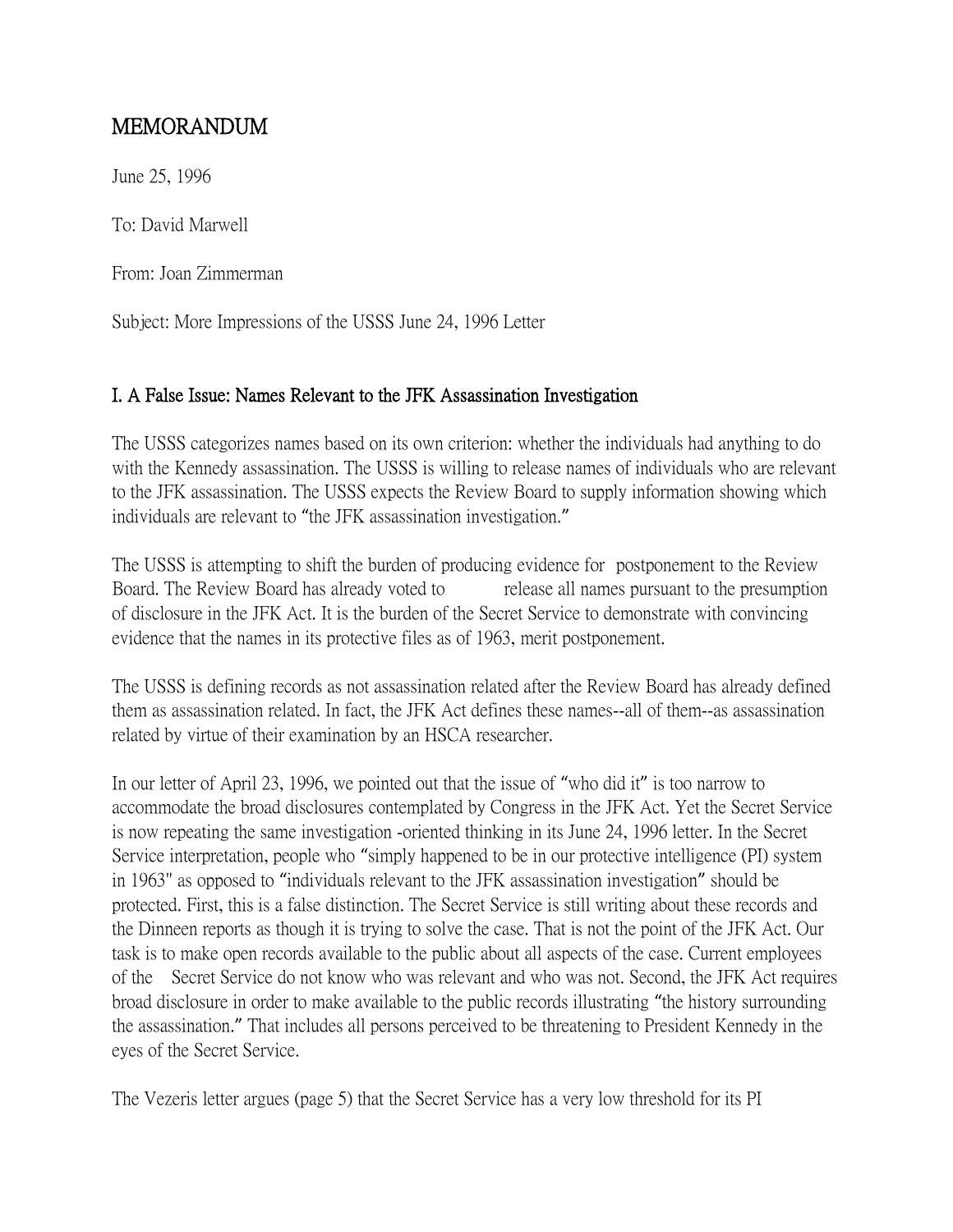investigations. Certainly the broad inclusion of so many people raises the obvious question of how the Service missed someone like Oswald. What distinguished Oswald from others in the 1963 files? To reveal some but not all of the names to researchers interested in this information would be to preclude the public's choice about relevance and defeat the larger purpose of the JFK Act, i.e. invite greater public confidence in the government. We should not be drawn into speculation about who was relevant and who was not, and that distinction should not be made by the Secret Service.

## II. The Sensitivity of Mental Evaluations: USSS Lacks Evidence

The argument about mental evaluations being embarrassing is not compelling since the JFK Act does not allow embarrassment as a basis for postponement. The USSS must establish a privacy right. Such a right will be difficult to prove if the person is dead. The Service fails to provide any specific information about the individuals on the threat sheets. Instead the Service simply speculates about possibilities. The JFK Act requires specific information that pertains to specific individuals. The Secret Service seems to belie its urgent sense of the need to protect information by simply offering generalities. If the Service really cared about these individuals, it would do the work necessary to provide information for the Board to review.

Because of the flawed nature of its " relevance to the JFK assassination investigation" assertion, the Service's solicitation of outside letters fails as convincing evidence. How does Melvin Shabshin know that "the individuals involved had no connection whatever with the assassination"? See page 2 of his letter. The Secret Service is conflating current requests for information about targets of investigation with the release of thirty year old names that appear on Dinneen's threat sheets. The JFK Act has already addressed this issue by referring to the uniqueness of the Kennedy assassination as well as the time that has passed since it happened.

#### III. Mental Health Evaluations: No Longer a Secret Protective Technique

The argument about mental evaluations being a secret protective technique also fails since it has already been widely disclosed in records pertaining to Thomas Vallee. Very detailed mental evaluations also appear in the John Warrington file (Warrington is deceased), which is open at NARA II. Similarly, the Richard Case Nagell file contains detailed criminal and medical histories that the Board may need to review if the Service makes postponements. Because of Nagell's notoriety, the Secret Service will have a very hard time meeting the standard for postponement. In fact, by its own criterion-- relevance to the assassination--the Nagell file should be released in full. I have already prepared a memo citing the various evaluations and documents describing this technique.

Vezeris argues that even if the person is dead, the linkage between mental health information and a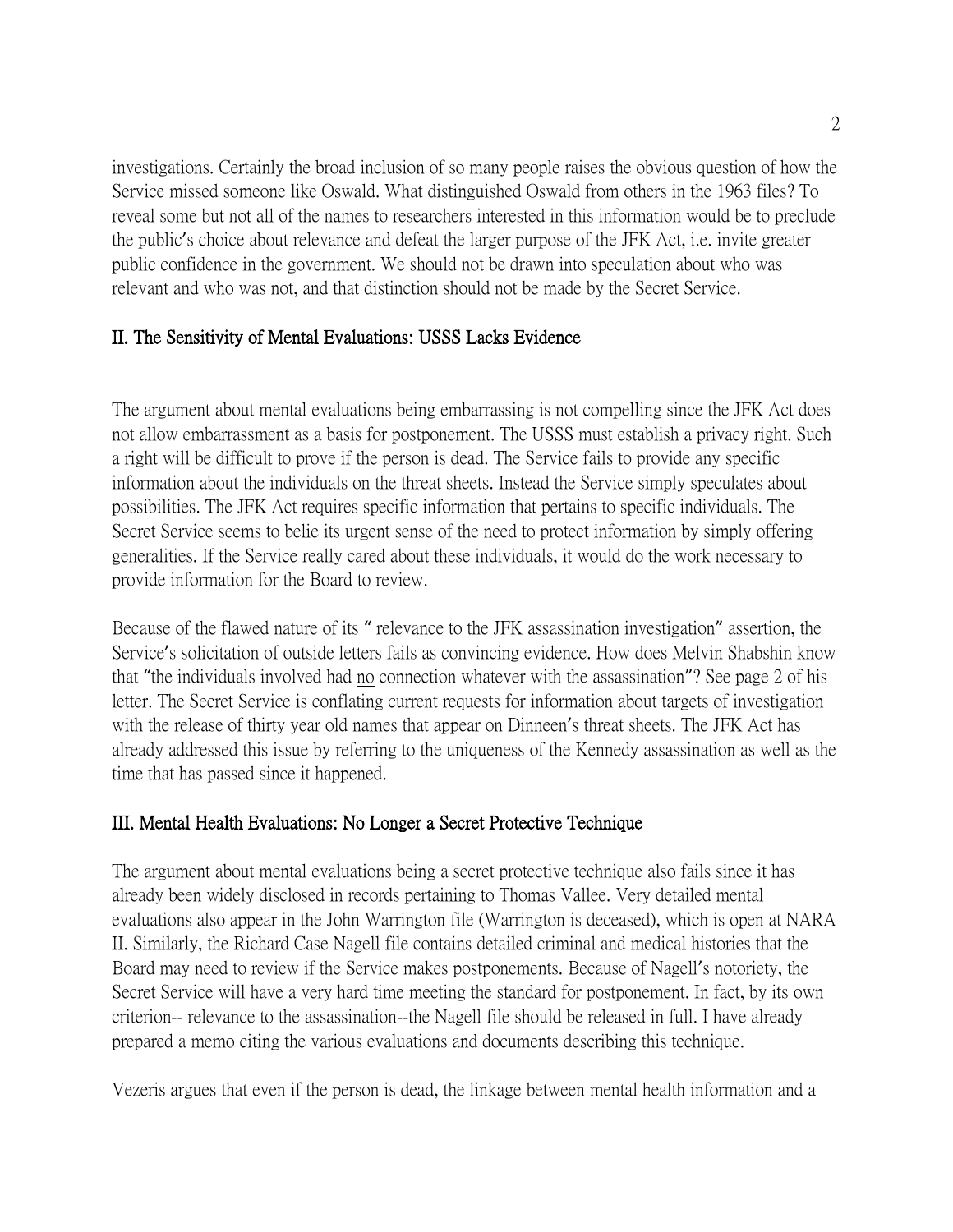Secret Service investigation would compromise the Service's ability to seek personal information about targets of investigation in the future. In fact, several of these names are already in the public domain through the Service's prior releases as well as previously opened HSCA records. The Secret Service would need to show that this speculative "chilling effect" has already taken place.

We are pleased that the Secret Service is willing to release some names and all of the text of the Dinneen memos. This is certainly useful, but it undercuts the Service's own arguments. The Secret Service is willing to acknowledge that the Dinneen study of the protective files should be released because it reviews and explains the Secret Service PI system, yet the USSS does not distinguish this revelation from the methods it proposes to protect. More significantly, the USSS undermines its own argument by stating quite explicitly that it is willing to release names of those who were related to the assassination investigation. By its own lights, the Service is giving up its assertions about its protective techniques and privacy of mental health evaluations.

## IV. Confidential Relationships: The USSS Needs to Show a Current Need to Protect

On page 5, the Vezeris letter alludes to but does not specifically cite a 6(4) postponement. In the last sentence of the second paragraph Vezeris wrote, "Many of these sources have the clear expectation of confidentiality before they provide the information." Under a 6(4) claim, the Secret Service would have to show that a specific individual provided specific information about a target of Secret Service investigation. None of the sheets provided by the Service in the June 24, 1996 letter includes a name other than the target. The examples the Service provided contain no specific confidential relationship with an individual needing protection. The Service would need to document a confidential relationship that currently requires protection.

The Vezeris letter again alludes to a confidential relationship on page 6 where she writes, "Mental health data is acquired often with the consent of a PI subject." Similarly, "other sources" of information about the target of investigation are given "implied or express assurances." If the Service can provide such specific evidence of assurances for cases over 30 years old, then the Service should do so. If these agreements do not exist, then such assurances can not merit protection under the terms of  $\S$  6(4).

The JFK Act recognized that the passage of time allows more releases: "Most of the records related to the assassination of President John F. Kennedy are almost 30 years old, and only in the rarest cases is there any legitimate need for continued protection of such records."  $\S2(a)(7)$  Since most of the people on the sheets are probably dead, that relationship would not need **current** protection, which is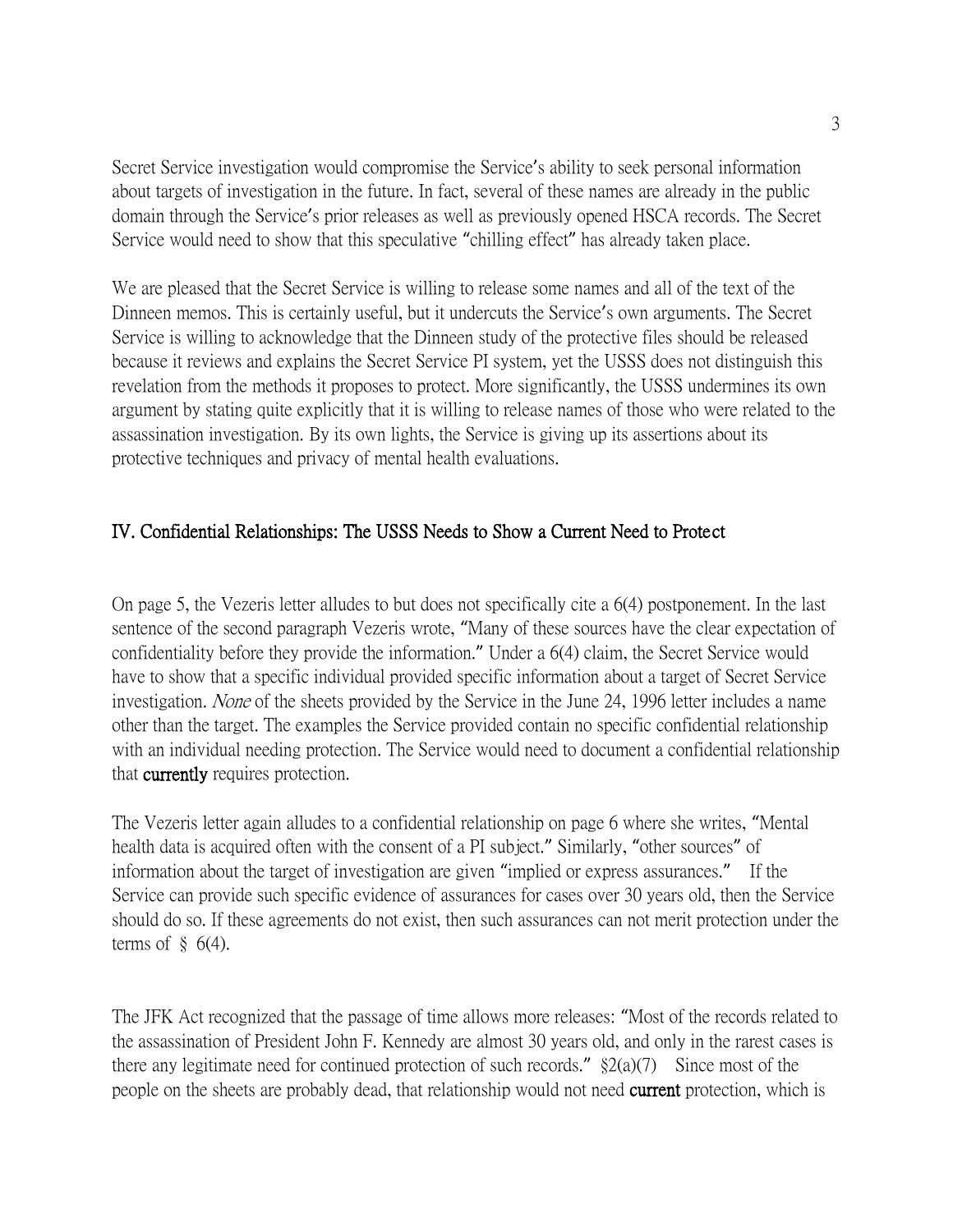required for a 6(4) claim. If the Secret Service can show a **current** need to protect a confidential source of information, then that evidence should be brought to the Board.

#### V. The Secret Service Does Not Need to Be An Attractive Nuisance

A computer search for names and living- or- dead status would not in itself reveal to the individual that the Secret Service is checking this. The Secret Service has offered no suggestion for avoiding the problem it identifies as inhibiting: the subject will obsess about the Secret Service. The Service seems to know how to find people and should be able to offer alternative means to do this without undue intrusion or attention to itself.

The Secret Service is assuming an invasion of privacy for individuals who are not necessarily alive. The Secret Service has the burden of showing that the individual is alive first. Then the Service must demonstrate an invasion of privacy. (See page 4 of the June 24, 1996 letter.) At the bottom of page 5, Vezeris stresses the sensitivity of PI files. Again, these are not current records; they are over 30 years old. Moreover, the Dinneen sheets are not the files themselves; they are brief summaries of what was in the files she saw.

Options:

1. The Board can reinstate its vote at the March meeting to open all these documents. If the USSS simply repeats the contents of its letters, we would have a more compelling case to the White House than they do. The Secret Service relies very heavily on its notion that some names are relevant and some are not. Because an HSCA researcher studied these individuals, they are relevant, i.e. assassination related.We should insist that all the names should be treated as a whole with no distinction about who is relevant and who is not. The Secret Service has specifically refused to provide the evidence required by the JFK Act even after the Board allowed 60 more days to do so.

2. The Board can allow the Secret Service yet another month to provide appropriate information that responds specifically to § 6 criteria:

--The Board can instruct the Secret Service to provide evidence for the 6(3) postponement on a name by name basis, and

--The Board can instruct the Secret Service to provide specific information addressing 6(4) language about confidential relationships that require **current** protection, and

--The Board can specify examples of already released material that reveals the Service's